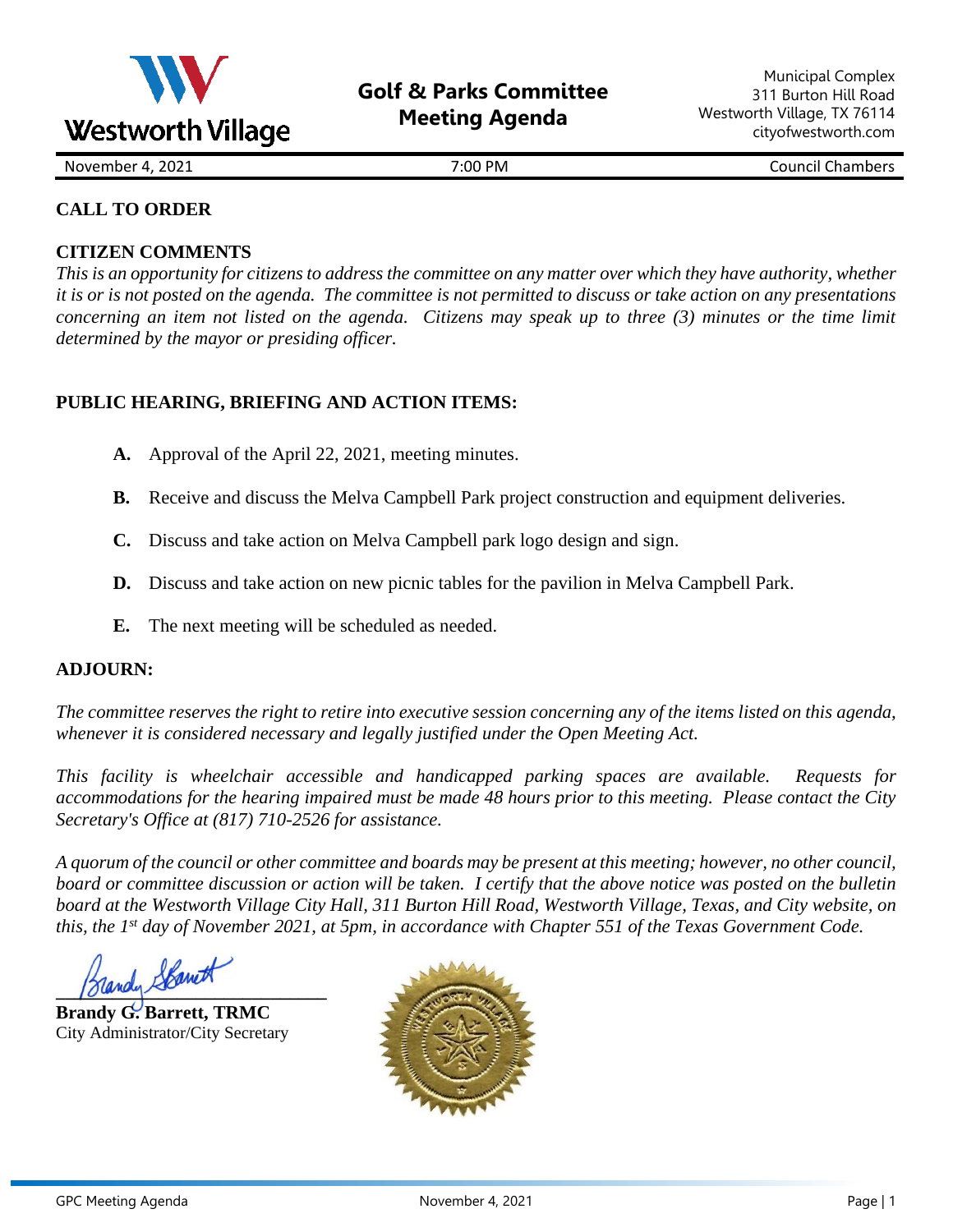

|                       |                       | <b>Council Chambers</b> |
|-----------------------|-----------------------|-------------------------|
|                       |                       |                         |
| Rosa Mendez           | Chairperson           |                         |
| Abe Elizondo          | Member                |                         |
| Tony Yeager           | Member                |                         |
| David Tierney         | Member                |                         |
| <b>Kathy Dias</b>     | Member                |                         |
| <b>Heather White</b>  | Member                |                         |
| <b>Sharon Schmitz</b> | Member                |                         |
| L. Kelly Jones        | Mayor                 |                         |
| <b>Brandy Barrett</b> | <b>City Secretary</b> |                         |
| Mike Murray           | City Administrator    |                         |
| <b>Kevin Reaves</b>   | Police Chief          |                         |
|                       |                       | 6:30 PM                 |

### **ABSENT:**

### **CALLED TO ORDER at 6:30 PM by Rosa Mendez.**

#### **CITIZEN COMMENTS:**

There were no citizen comments.

#### **Town Hall Meeting:**

Chairwoman Mendez opened the Town Hall meeting at 6:32pm.

Ms. Barrett provided a detailed review of the survey results, introduced Sara Kreiss the park designer from Spaces for Play, and recapped a fundraising plan for citizens and businesses to purchase bricks, benches, tables, trees, and playground equipment in honor or dedication of loved ones. Ms. Barrett proceeded to lead a discussion with the citizens on the park design that culminated in desire to:

- 1. remove one of the small play structures and add a merry-go round style inclusive play feature; and
- 2. remove the gaga pit and increase the green space for free play; and
- 3. consider clearing out the underbrush along the backside to increase imaginative play; and
- 4. build it all at one time and start fundraising activities to decrease park downtime and save money.

Chairwoman Mendez thanked the citizens for their participation and closed the Town Hall meeting at 7:08pm.

#### **ACTION & BRIEFING ITEMS:**

**A.** Approval of the March 18, 2021 meeting minutes. **Motion to approve the minutes of the March 18, 2021. MADE by** Tony Yeager. **SECOND by** David Tierney. **Motion passed** by a vote of 7 Ayes and 0 Nays.

**B.** Discuss and take action on Melva Campbell Park design and construction timeline.

The committee discussion continued, identifying the additional need of adult, porch type swings to the list considered in the town hall meeting. When discussion regarding the need to build it all at one time or only using budgeted funds occurred, Mayor Jones displayed photos of his grandson and Ms. White's daughter looking at the map of the park with eager anticipation and announced that he and Susan would be donating the funds to purchase the large plane play structure. He continued expressing his desire to raise the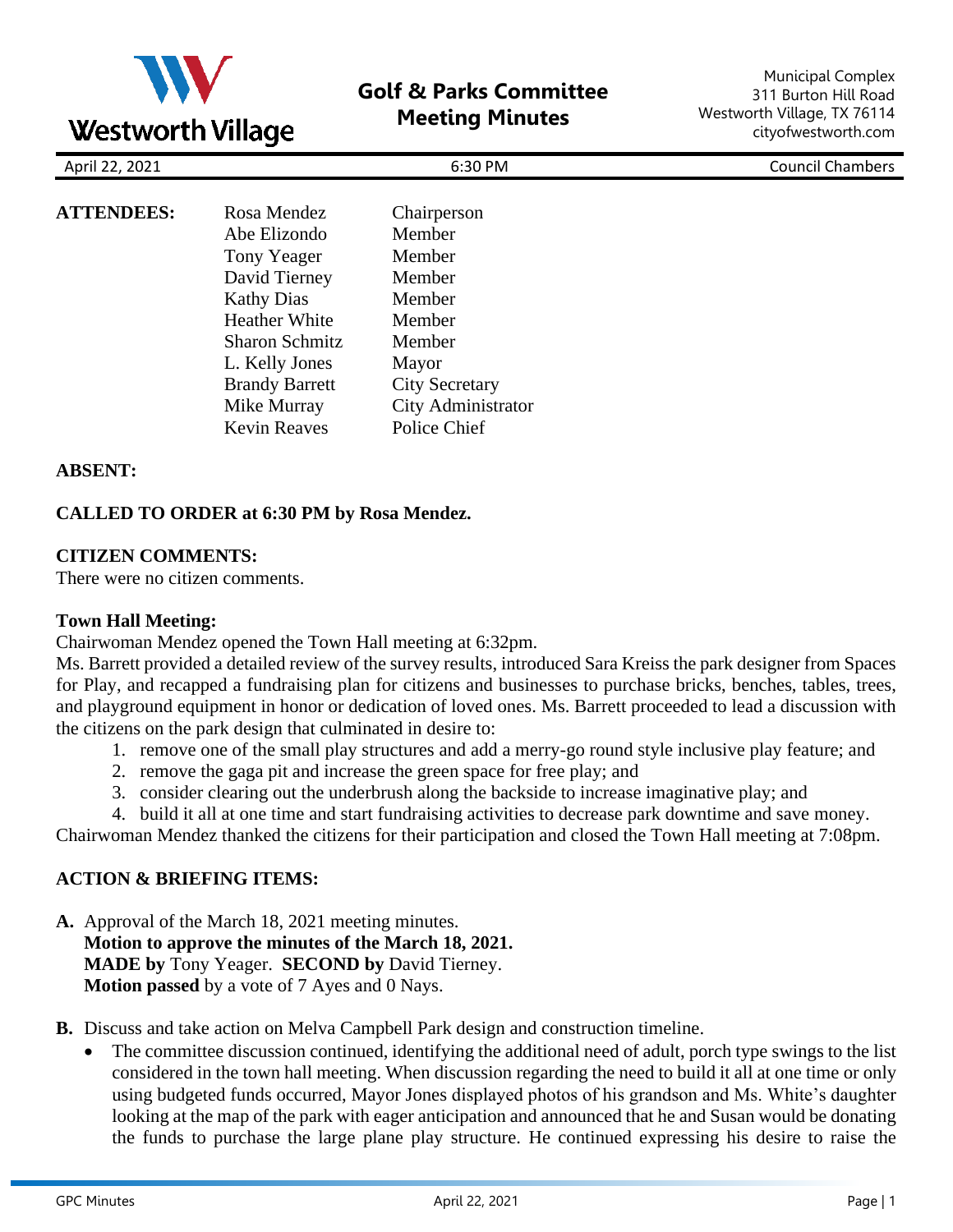remaining funds through fundraising efforts and noting that the city had ample reserve funds to pay for the park to be completed all at one time.

**Motion to recommend council approval of the park design with the discussed modifications and implement the project all in one phase.**

**MADE by** Tony Yeager. **SECOND by** David Tierney.

**Motion passed** by a vote of 6 Ayes and 1 Nays (Sharon Schmitz wanted it noted in the record that she is in favor of the design but opposed to implementing it in one phase.)

**C.** Discuss next meeting date.

• Next meeting will be scheduled as needed.

\_\_\_\_\_\_\_\_\_\_\_\_\_\_\_\_\_\_\_\_\_\_\_\_\_\_\_\_\_\_\_\_\_\_\_\_

\_\_\_\_\_\_\_\_\_\_\_\_\_\_\_\_\_\_\_\_\_\_\_\_\_\_\_\_\_\_\_\_\_\_\_\_

**ADJOURNED at 7:27pm.** 

**MINUTES APPROVED on this day, the 4 th day of November 2021.** 

**Abraham Elizondo, Chair**

**ATTESTED TO BY:** 

**Brandy Barrett, TRMC** City Administrator/City Secretary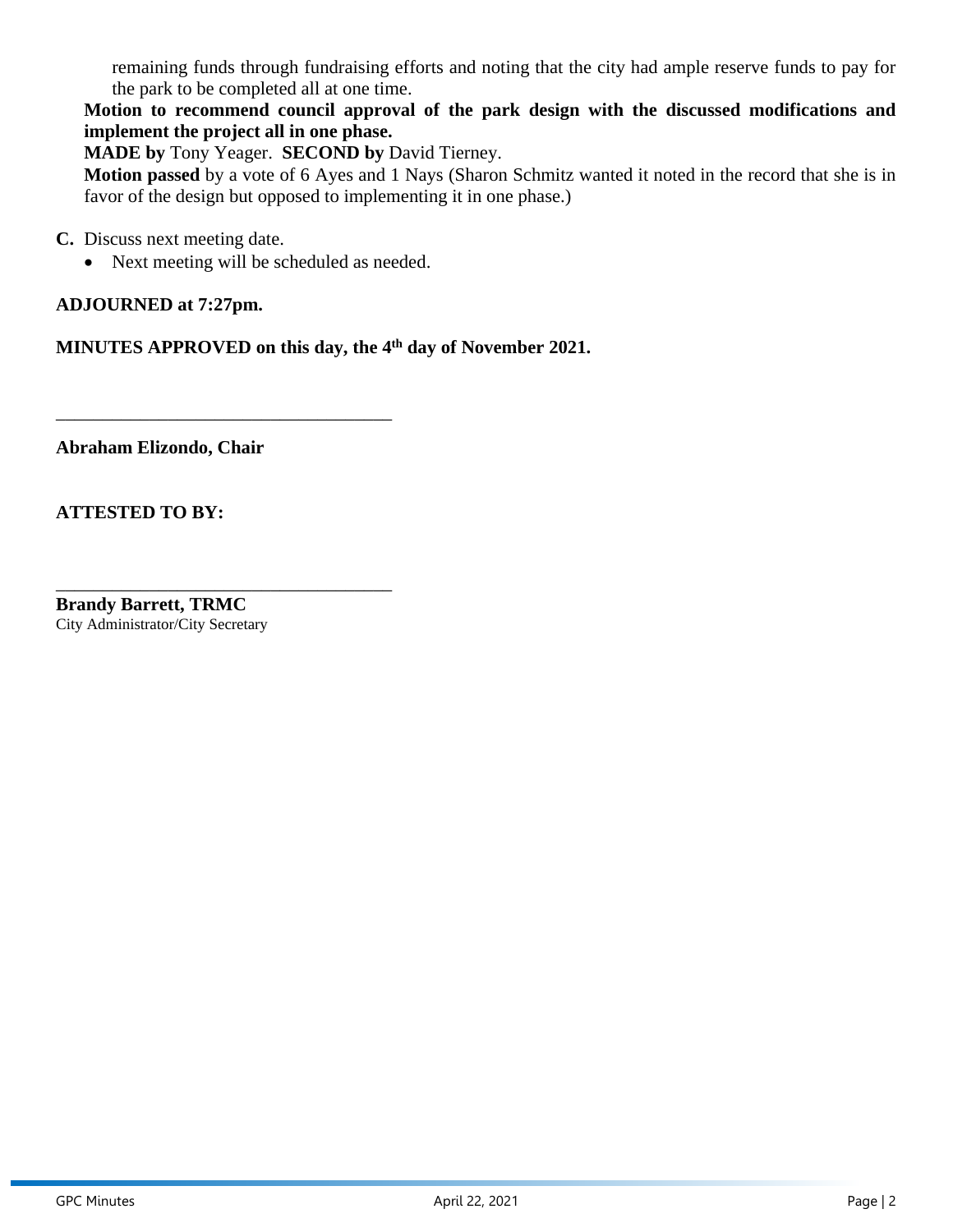Date: 9/29/2021

# **WESTWORTH EQUIPMENT SHIPPING CHART**

| <b>EQUIPMENT SHIPPING</b>    | <b>EST. DATE</b> | <b>RECEIVED AT</b> | <b>NOTES</b>          |
|------------------------------|------------------|--------------------|-----------------------|
| <b>SCHEDULE</b>              |                  | <b>WESTWORTH</b>   |                       |
| <b>PLAYTOPIA</b>             | 8/4/21           | 8/13/21            |                       |
| SFP (Octagon Game Tables)    | 7/16/21          | 7/19/21            |                       |
| <b>ULTRASITE Fountains</b>   | 9/17/21          | 9/17/21            |                       |
| <b>FIFTHROOM</b>             | 9/29/21          | In-Progress        |                       |
| <b>PLAYCRAFT</b>             | 10/1/21          |                    |                       |
| <b>LANDSCAPE FORMS</b>       | 10/15/21         |                    | <b>CHANGE ORDER#1</b> |
| <b>EXERCISE</b>              | 11/12/21         |                    |                       |
| <b>FREENOTES: MUSIC</b>      | 11/12/21         |                    |                       |
| ULTRASITE: BENCHES, TRASH    | 11/12/21         |                    |                       |
| CANS, SWING                  |                  |                    |                       |
| <b>MEYER DESIGN</b>          | (TBD) December   |                    |                       |
| <b>CEDAR FOREST PRODUCTS</b> | (TBD) January    |                    |                       |